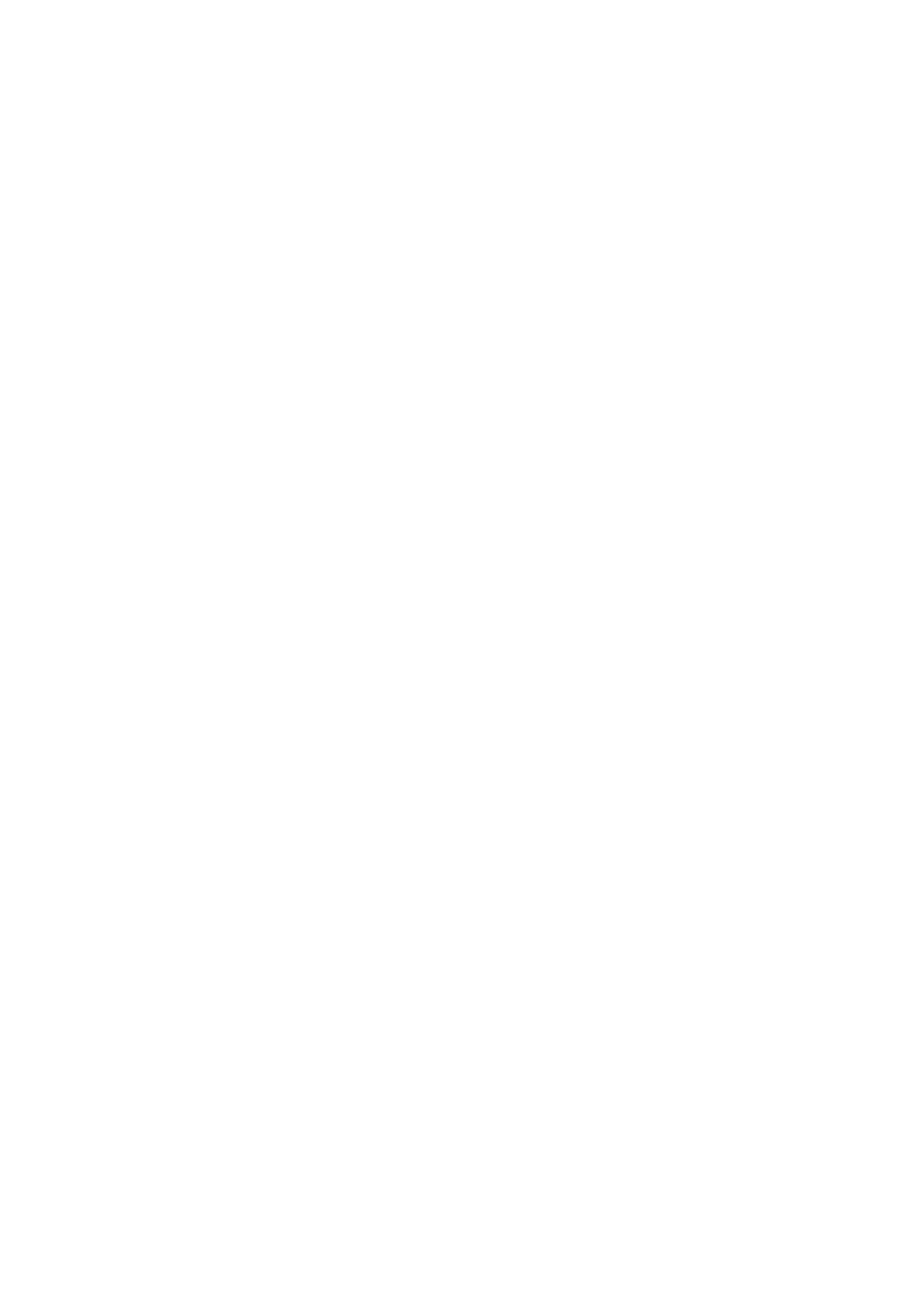## **Part 4(h) – Officer Employment Procedure Rules**

#### **1. Recruitment and Appointment**

#### **(a) Declarations**

- **(i)** The Council will draw up a statement requiring any candidate for appointment as an officer to state in writing whether they are the parent, grandparent, partner, child, stepchild, adopted child, grandchild, brother, sister, uncle, aunt, nephew or niece of an existing Councillor or officer of the Council; or of the partner of such persons.
- **(ii)** No candidate so related to a councillor or an officer will be appointed without the authority of the Chief Executive.

#### **(b) Seeking support for appointment**

- **(i)** The Council will disqualify any applicant who directly or indirectly seeks the support of any councillor for any appointment with the Council. The content of this paragraph will be included in any recruitment information.
- **(ii)** No Councillor will seek support for any person for any appointment with the Council.

#### **2. Recruitment of Head of Paid Service, Deputy Chief Executives, Strategic Directors and Directors <sup>2</sup>**

Where the Council proposes to appoint the Head of Paid Service, Deputy Chief Executive, Strategic Directors or Director and it is not proposed that the appointment be made exclusively from among their existing officers, the Council will:

- **(a)** draw up a statement specifying:
	- **(i)** the duties of the officer concerned; and
	- **(ii)** any qualifications or qualities to be sought in the person to be appointed;
- **(b)** make arrangements for the post to be advertised in such a way as is likely to bring it to the attention of persons who are qualified to apply for it; and
- **(c)** make arrangements for a copy of the statement mentioned in paragraph (a) to be sent to any person on request.

#### **3. Officers below Director Level**

**3.1** Subject to paragraphs 3.2 and 7, the function of appointment and dismissal of, and taking disciplinary action against, a member of staff of the Council must be discharged, on behalf of the Council, by the officer designated as the Council's Head of Paid Service or by an officer nominated by him / her.<sup>1</sup>

l

<sup>1</sup> The Chief Executive's nominations to Chief Officers and Other Officers are set out in paragraph 3.3 of the Delegations to Officers in **Part 3 Schedule 3** although guidelines from the Employer's Organisation No. 450 indicates that formal nomination may not strictly be necessary.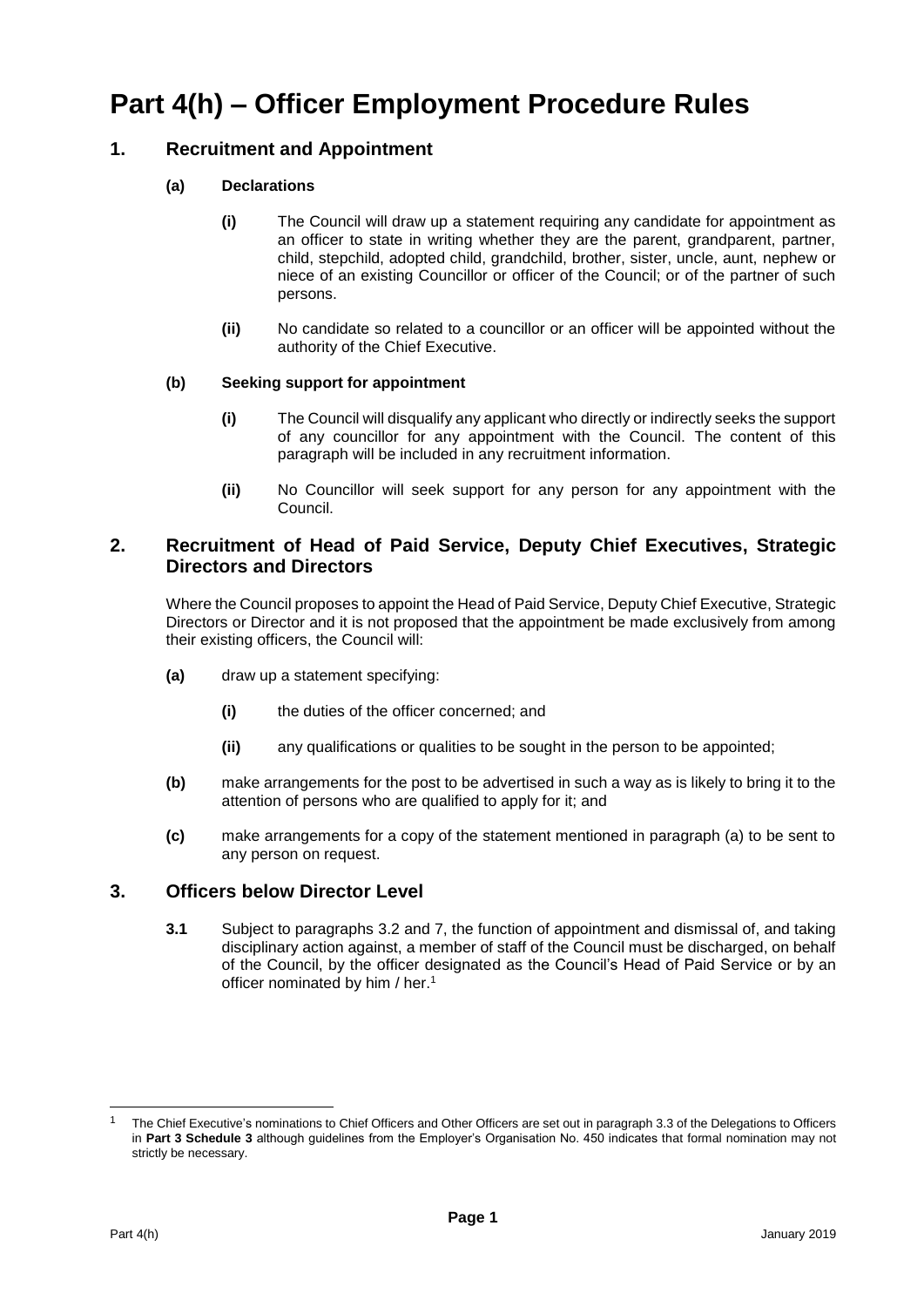- **3.2** Paragraph 3.1 shall not apply to the appointment or dismissal of, or disciplinary action against<sup>2</sup>:
	- **(a)** the officer designated as the Council's Head of Paid Service;
	- **(b)** a statutory chief officer within the meaning of section 2(6) of the Local Government and Housing Act 1989 ("the 1989 Act");
	- **(c)** a non-statutory chief officer within the meaning of section 2(7) of the 1989 Act;
	- **(d)** a deputy chief officer**<sup>3</sup>** within the meaning of section 2(8) of the 1989 Act; or
	- **(e)** an assistant for a political group appointed in pursuance of section 9 of the 1989 Act.

#### **4. Appointment and Dismissal of Head of Paid Service, Deputy Chief Executives, Strategic Directors and Directors**

- **(1)** Where the Appointments and Disciplinary Committee or a sub-committee is discharging, on behalf of the Council, the function of the appointment of an officer designated as the Council's Head of Paid Service, the full Council must approve that appointment before an offer of appointment is made.
- **(2)** Where the Appointments and Disciplinary Committee or a sub-committee is discharging, on behalf of the Council, the function of the disciplinary proceedings in respect of an officer designated as the Council's Head of Paid Service, Chief Finance Officer or Monitoring Officer, the full Council must approve a dismissal before notice of dismissal is given. (See also paragraph 8 of this **Part 4 h**.)
- **(3)** Where the Appointments and Disciplinary Committee or a sub-committee is discharging, on behalf of the Council, the function of the appointment or dismissal of any officer referred to in sub-paragraph (a), (b), (c) or (d) of paragraph 3.2, at least one Cabinet Member must be a member of that committee or sub-committee. (See also paragraph 8 of this **Part 4 h**.)

#### **5. Appointment of Head of Paid Service, Deputy Chief Executives, Strategic Directors and Directors**

An offer of an appointment as an officer referred to in sub-paragraph (a), (b), (c) or (d) of paragraph 3.2 (i.e. the Head of Paid Service, Deputy Chief Executive, Strategic Director or Director) must not be made until:

- **(a)** the Appointments and Disciplinary Committee has notified the Proper Officer of the name of the person to whom it wishes to make the offer and any other particulars which the Committee considers are relevant to the appointment;
- **(b)** the Proper Officer has notified every member of the executive ("the Cabinet") of:
	- **(i)** the name of the person to whom the Appointments and Disciplinary Committee wishes to make the offer (or in the case of the appointment of the Head of Paid Service, subject to approval of the Council)

l

<sup>2</sup> The appointment of, and disciplinary action against, an officer to in 3 2(a), (b), (c) or (d) shall be dealt with by the Appointments and Disciplinary Committee, subject to the other provision of these Rules

 $3$  A Deputy Chief Officer means 'a person who, as respects all or most of the duties of his post, is required to report directly or is directly accountable to one or more of the statutory or non-statutory Chief Officers.

However S.2(9) of the Local Government and Housing Act 1989 provides that a person whose duties are solely secretarial or clerical or are otherwise in the nature of support services is neither a Chief nor a Deputy Chief Officer.

At Southend no-one below Director will fall within the definition of "Deputy Chief Officer"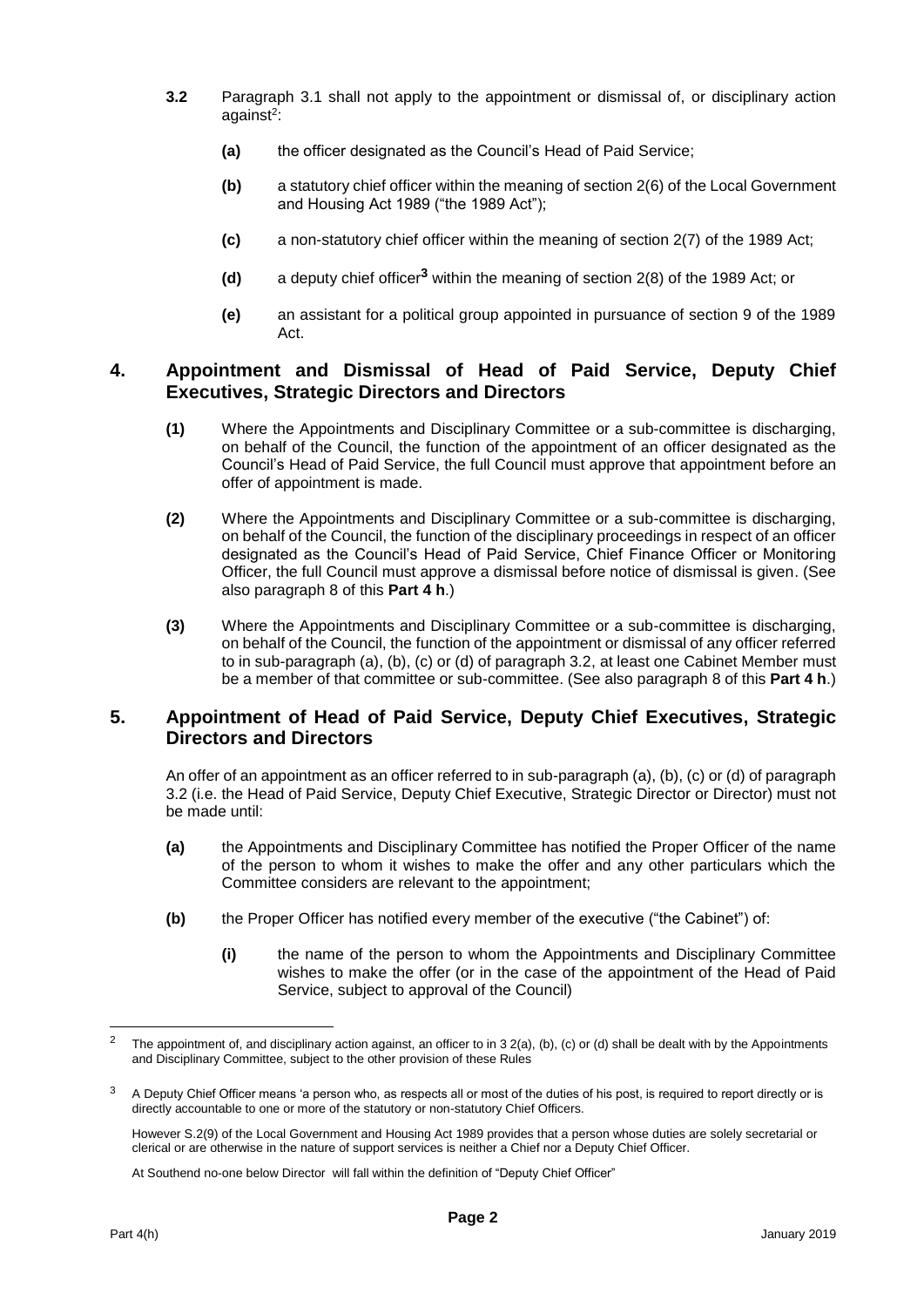- **(ii)** any other particulars relevant to the appointment which the Committee has notified to the Proper Officer; and
- **(iii)** the period within which any objection to the making of the offer is to be made by the Leader on behalf of the Cabinet to the Proper Officer; and
- **(c)** either:
	- **(i)** the Leader has, within the period specified in the notice under sub-paragraph (b) (iii), notified the Appointments and Disciplinary Committee that neither he nor any other Cabinet Member has any objections to the making of the offer;
	- **(ii)** the Proper Officer has notified the Appointments and Disciplinary Committee that no objection was received by him within that period from the Leader; or
	- **(iii)** the Appointments and Disciplinary Committee (or in the case of the appointment of the Head of Paid Service, the full Council) is satisfied that any objection received from the Leader within that period is not material or well-founded.

#### **6. Dismissal of Head of Paid Service, Deputy Chief Executives, Strategic Directors and Directors**

Notice of the dismissal of an officer referred to in sub-paragraph (a), (b), (c) or (d) of paragraph 3.2 must not be given until:

- **(a)** the dismissor (i.e. the Appointments and Disciplinary Committee) has notified the Proper Officer of the name of the person who it wishes to dismiss (in the case of the Head of Paid Service, Chief Finance Officer or Monitoring Officer subject to the procedure set out in paragraph 8 of this **Part 4 h** and the approval of the Council) and any other particulars which it considers are relevant to the dismissal;
- **(b)** the Proper Officer has notified the Leader and every Cabinet Member of:
	- **(i)** the name of the person who the dismissor wishes to dismiss;
	- **(ii)** any other particulars relevant to the dismissal which the dismissor has notified to the Proper Officer; and
	- **(iii)** the period within which any objection to the dismissal is to be made by the Leader on behalf of the Cabinet to the Proper Officer; and
- **(c)** either:
	- **(i)** the Leader has, within the period specified in the notice under sub-paragraph (b) (iii), notified the dismissor that neither he nor any other Cabinet Member has any objection to the dismissal;
	- **(ii)** the Proper Officer has notified the dismissor that no objection was received by him within that period from the Leader; or
	- **(iii)** the dismissor (or in the case of the proposed dismissal of the Head of Paid Service, Chief Finance Officer or Monitoring Officer, the full Council) is satisfied that any objection received from the Leader within that period is not material or is not wellfounded.